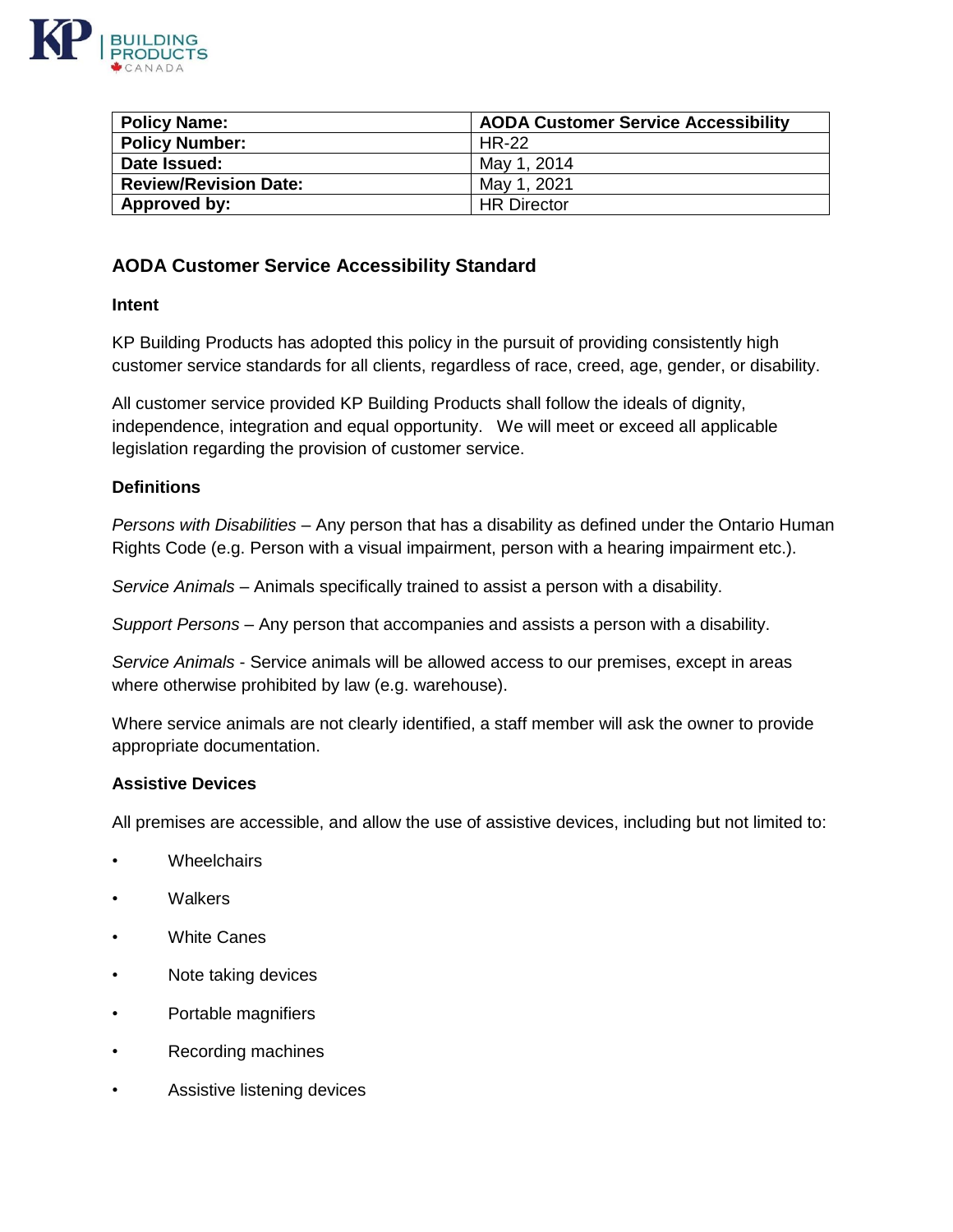

- Personal oxygen tanks
- Devices for grasping

## **Support Persons**

Unless there is a genuine safety concern, support persons shall be allowed to accompany the customer at all times. If confidential information needs to be shared, consent will be obtained from the customer, prior to any conversation.

### **Feedback Process**

KP Building Products shall provide customers with the opportunity to provide feedback on the service provided to them. Feedback forms along with alternative methods of providing feedback such as, verbally, over the phone, through email will be available upon request.

All customers will receive acknowledgement of their feedback, along with any resulting actions based on concerns or complaints that were submitted.

### **Notice of Disruptions in Service**

KP Building Products will provide as much advance notice as possible regarding any planned or unplanned disruption in service, or availability of accessible products/services.

Service Disruptions will be posted in writing at all entrances, and at the point of disruption. Where possible, we will make every effort to provide notice to customers over the phone, and on our website.

### **Training**

Staff will be required to attend and complete all company provided Customer Service Accessibility Training. The training provided will include best practices for interactions with customers with a disability.

### **Responsibilities**

Human Resources Department:

The Human Resources Department shall:

- 1. Review this policy on an annual basis, and revise where necessary.
- 2. Provide customers and interested parties with a copy of this policy upon request.
- 3. Make this policy available in alternate formats upon request.
- 4. Ensure that all appropriate staff members are trained regarding the Customer Service Accessibility Act within the first thirty (30) days of employment as part of the onboarding process.